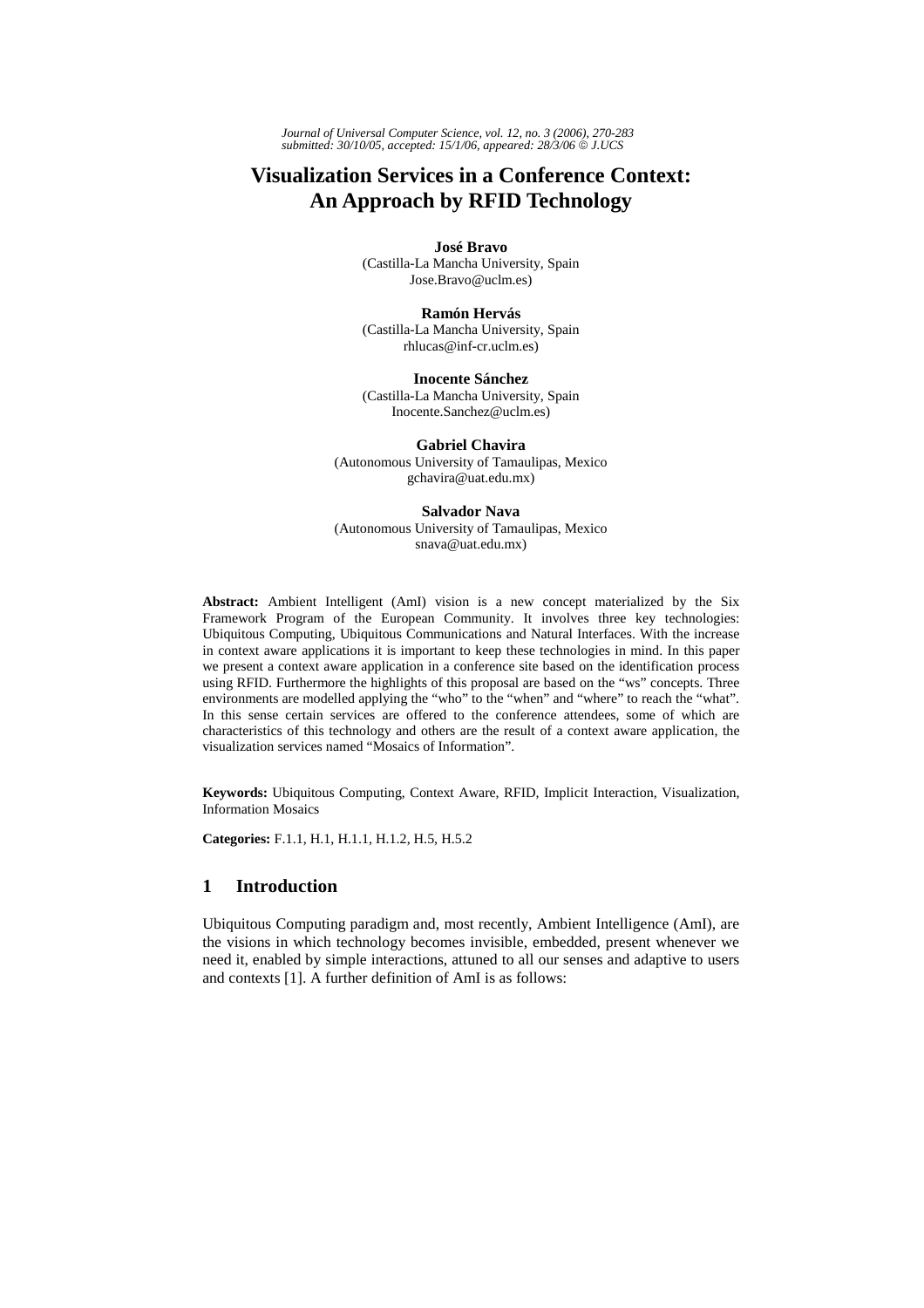"*Ambient Intelligence refers to an exciting new paradigm of information technology, in which people are empowered through a digital environment that is aware of their presence and context sensitive, adaptive and responsive to their needs, habits, gestures and emotions*."

It proposes a shift in computing from the traditional computer to a whole set of devices placed around us providing users with an intelligent background. These processes require unobtrusive hardware, wireless communications, massively distributed devices, natural interfaces and security. AmI is based on three key technologies: 1) Ubiquitous Computing integrating microprocessors into everyday objects. 2) Ubiquitous Communication between objects and users is whose main goal is to get the information at the moment and the place that the user needs it. 3) Natural Interfaces making the interaction friendlier and closer to the user.

However in order for this vision to become a reality it is necessary to analyze some definitions of the context. A. Dey defines this concept as follows:

"*Context is any information that can be used to characterize the situation of an entity. An entity is a person, place, or object that is considered relevant to the interaction between a user and an application, including the user and application themselves*." [2]. Also, this author defines context aware as "*context to provide relevant information and/or services to the user, where relevancy depends on the user's task*".

In order to design context aware application it is necessary to observe certain types of context-aware information as being more relevant than others [3]. The user profile and situation are essential, that is, the identity-awareness (IAw). The relative location of people is location-awareness (LAw). Time-awareness (TAw) is another main type of context-awareness that to be taken into account. The task which the user carries out and everything he wants to do is transformed into Activity-awareness (AAw). Finally, Objective-Awareness (OAw) look at why the user wants to carry out a task in a certain place. All these types of awareness answer the five basic questions (Who, Where, What, When and Why) which provide the guidelines for context modelling.

Once the context and their important features are defined, it is time to study new interaction forms proposing the approach to the user by means of more natural interfaces. At this point we have to talk about Albrecht Schmidt and his concept of Implicit Human Computer Interaction (iHCI) [4][5]. It is defined as follows:

*"iHCI is the interaction of a human with the environment and with artefacts, which is aimed to accomplish a goal. Within this process the system acquires implicit input from the user and may present implicit output to the user"* 

Schmidt defines implicit input as user perceptions interacting with the physical environment, allowing the system to anticipate the user by offering implicit outputs. In this sense the user can concentrate on the task, not on the tool as Ubiquitous Computing Paradigm proposes.

The next step that this author proposes is that of Embedded Interaction in two terms. The first one embeds technologies into artefacts, devices and environments. The second one, at a conceptual level, is the embedding of interactions in the user activities (task or actions) [6]. With these ideas in mind, our main goal is to achieve natural interaction, as the implicit interaction concept proposes.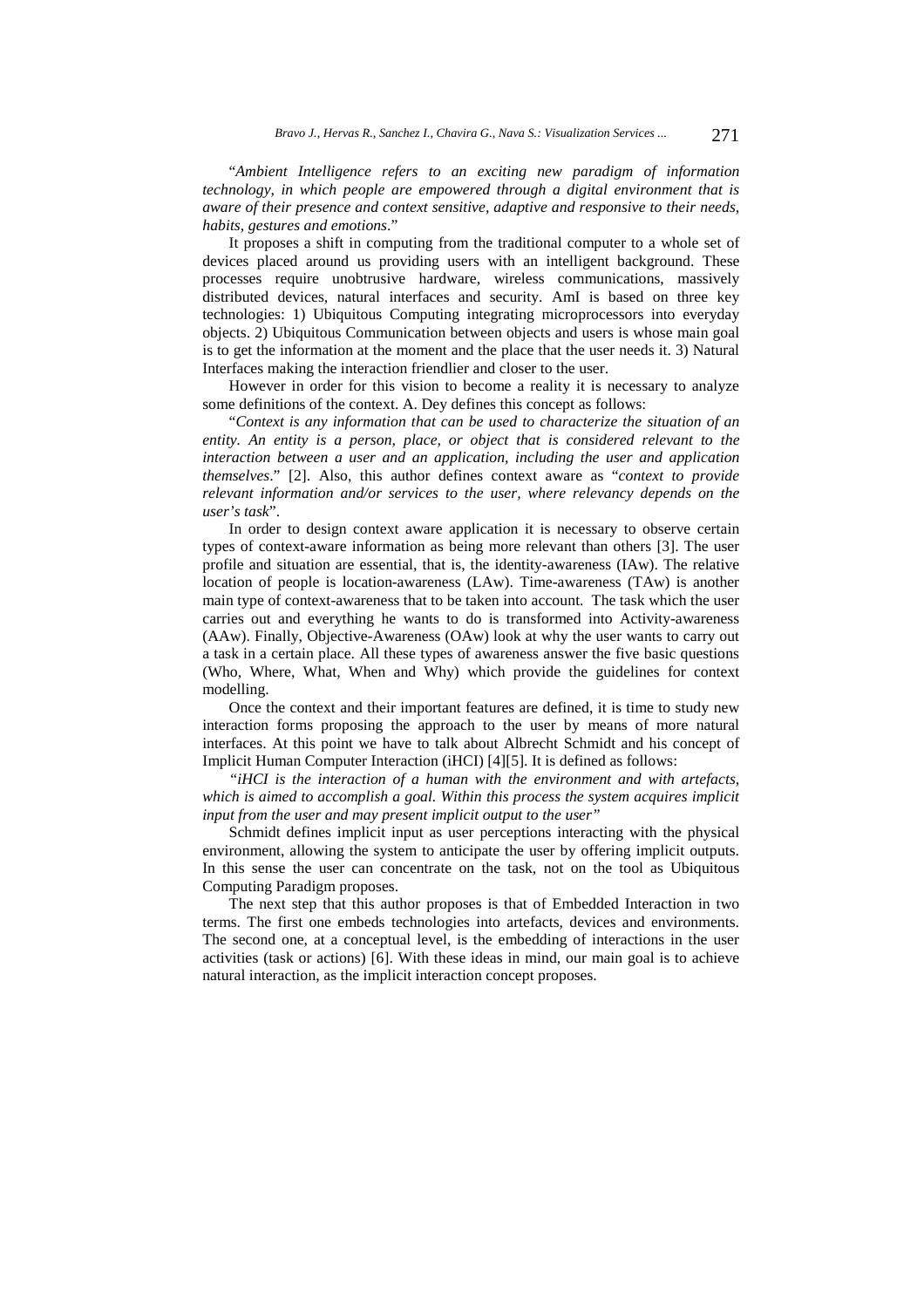272 *Bravo J., Hervas R., Sanchez I., Chavira G., Nava S.: Visualization Services ...*

A good method for obtaining input to the systems comes from the devices that identify and locate people. Want and Hopper locate individuals by means of active badges which transmit signals that are picked up by sensors situated in the building [7]. IBM developed the Blueboard experiment with a display and RFID tag for the user's collaboration [8]. A similar project is IntelliBadge [9] developed for the academic conference context.

This paper establishes the identification process as an implicit and embedded input to the system, perceiving the user's identity, his profile and other kinds of dynamic data. This information, complemented by the context in which the user is found, as well as by the schedule and time, makes it possible to anticipate the user's needs. An additional contribution is also to complement system inputs with sensorial capabilities. We should point out that embedded interaction is also present when the user approaches visualization devices and obtains adaptive information.

We are working in the conference context with three typical environments: the reception area, the common area and the session rooms.

Under the next heading we present the conference context through scenarios providing ontology for Context-Aware Visualization-Based Services. In addition, the RFID technology with the architectures for the three areas is described. In the following point we present our concept of Visualization Mosaics showing information to those attending the conference. Also a simple interaction with the Mosaics through a set of sensors is presented and the paper finishes with the conclusions drawn.

# **2 The Conference Site Context**

To understand ambient intelligent environments it is important to describe different context scenarios and processes arising in a conference context. In addition it is necessary to develop context ontology.

The following points relate to both concepts: the conference scenario and the ontology for conference services.

#### **2.1 A Scenario**

Tom arrives at the conference site and goes directly to reception. Some days beforehand, he had given his data to the organization: affiliation, research interests, keywords, etc. The reason for detailing these preferences will be their social aspect that is, that those attending the conference will be aware of them and they will not be left to be discovered by chance. Tom asks the organization for an invoice for the inscription and the receptionist says that they will let him know when it is ready.

In this area Tom goes up to an information point (kiosk). It is only a computer screen telling him about the sessions that will interest him this morning according to his preferences. Also, near there, in the same area, he can see a board showing information about the conference program. Then Tom goes to the room where the opening keynote address will be imparted. The screen shows a mosaic of information regarding the imminent conference lecture. The most outstanding aspects and speaker data: University, research, lines of work, projects, keywords, etc. are presented.

Once the keynote session is over, Tom goes to one of the lectures that had been recommended before. When he's passing by the door his identification is recorded.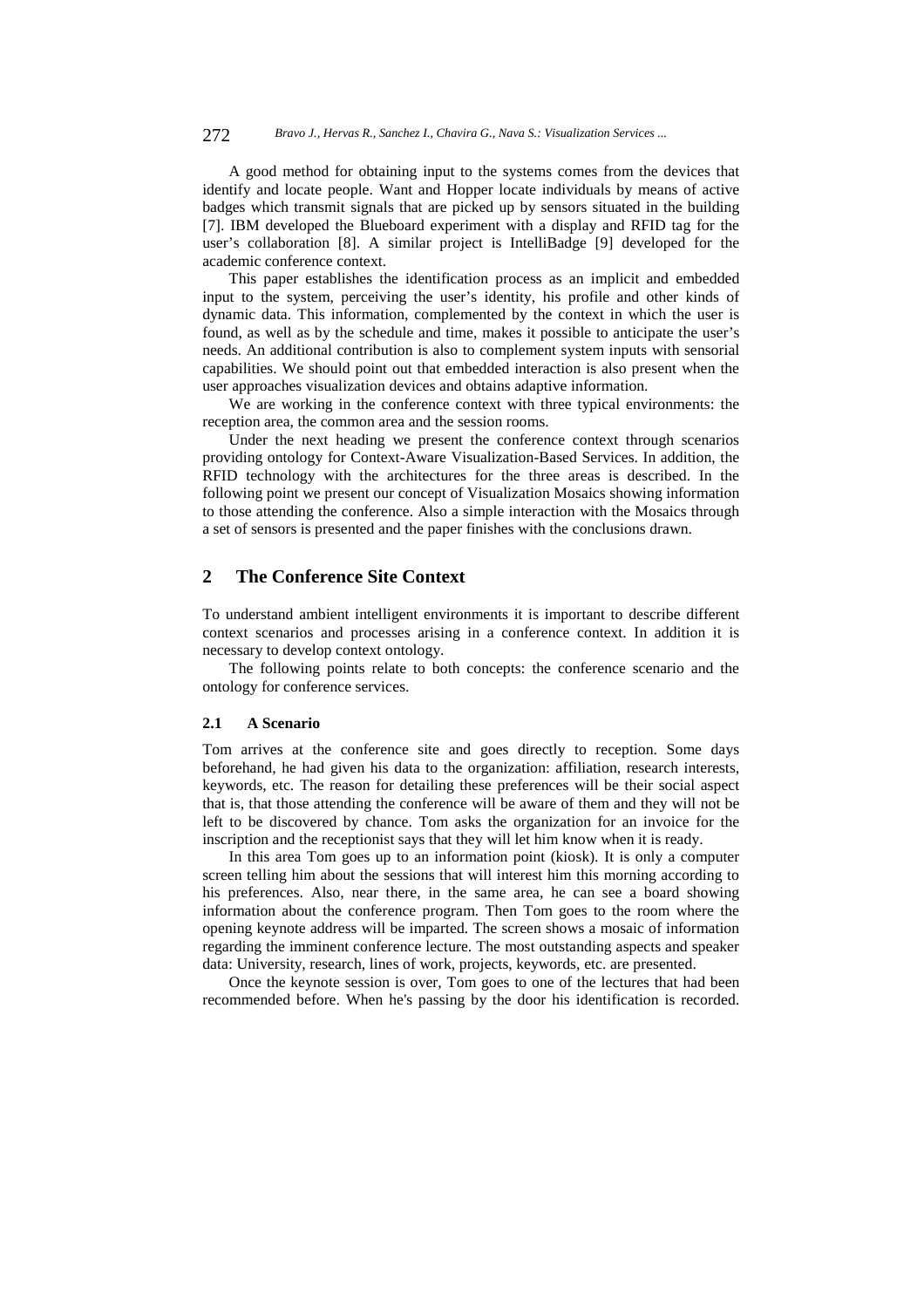From this moment he will be locatable for anyone who wants to see him. This is also additional data about the attendance at this session and it will be shown on the external boards (attendance statistics).

On the main area of the board the session program is shown. Titles and reports appear. The authors' names are written in different styles and colours. On the left, in a secondary area, the conference information is displayed, such as the situation of each session room, as well as the coffee, posters and demo areas, etc. (where). At the bottom of the board the program of each session room appears, with the current session in each room highlighted. Tom thinks that he will change session rooms later on, because one of the reports of another of these interests him. It occurs to him as well that it would be good if people didn't have to move around too much between rooms in this way.

Tom wonders about the different font styles in the authors' names, also asking himself why the name of one of the authors is flashing. Then he immediately hears that someone is being called for over the loudspeakers. Suddenly, a man runs into the room and the name then stops flashing.

The session begins with the chairperson presenting the contents of the session. Following this, a man approaches the board and when he gets very close to this object, it automatically shows the first presentation, on the main part of the surface. On the left the presenter's name, university, qualifications, rank and affiliations, lines of work and keywords can be seen. The information about the session rooms remains at the bottom of the board. Tom sees that the presenter moves his hand near the board to pass each slide. 12 minutes later, a reminder about the time remaining appears on the board and the presenter presents his conclusions.

When the session finishes, the board displays some information about the next session and about where the break area is. Tom is going for a coffee and he sees a board with conference information. There are people near the board and our protagonist approaches it, where he sees that a notice is posted: "Your invoice is ready and you can pass by to pick it up" and, to his surprise, another notice for him!, "Tom, it would be a good idea for you to get in touch with John Silver. You have a common interest in the RFID topic".

He goes to reception and before he says a word, the receptionist reads a message on the monitor screen. This message, alongside a photo of Tom, indicates to this employee that the man in the photo is looking for an invoice. Tom continues to be surprised by it all.

That afternoon, after reading the virtual boards quickly, Tom makes his way to the session room in which he has to present his paper. He can see the person in charge of chairing the session talking to some people and looking at her PDA to check that all the speakers are in the room. The chairperson calls Tom and he approaches the board. When he is near it his presentation can be seen, and his colleague reminds him that with a movement of his hand near the screen he can pass slides.

The above is a brief description of a conference scenario.

#### **2.2 An Ontology for visualization Based Services**

Once the scenario has been described, the next step is to define the corresponding ontology for context awareness to understand all the concept contexts mentioned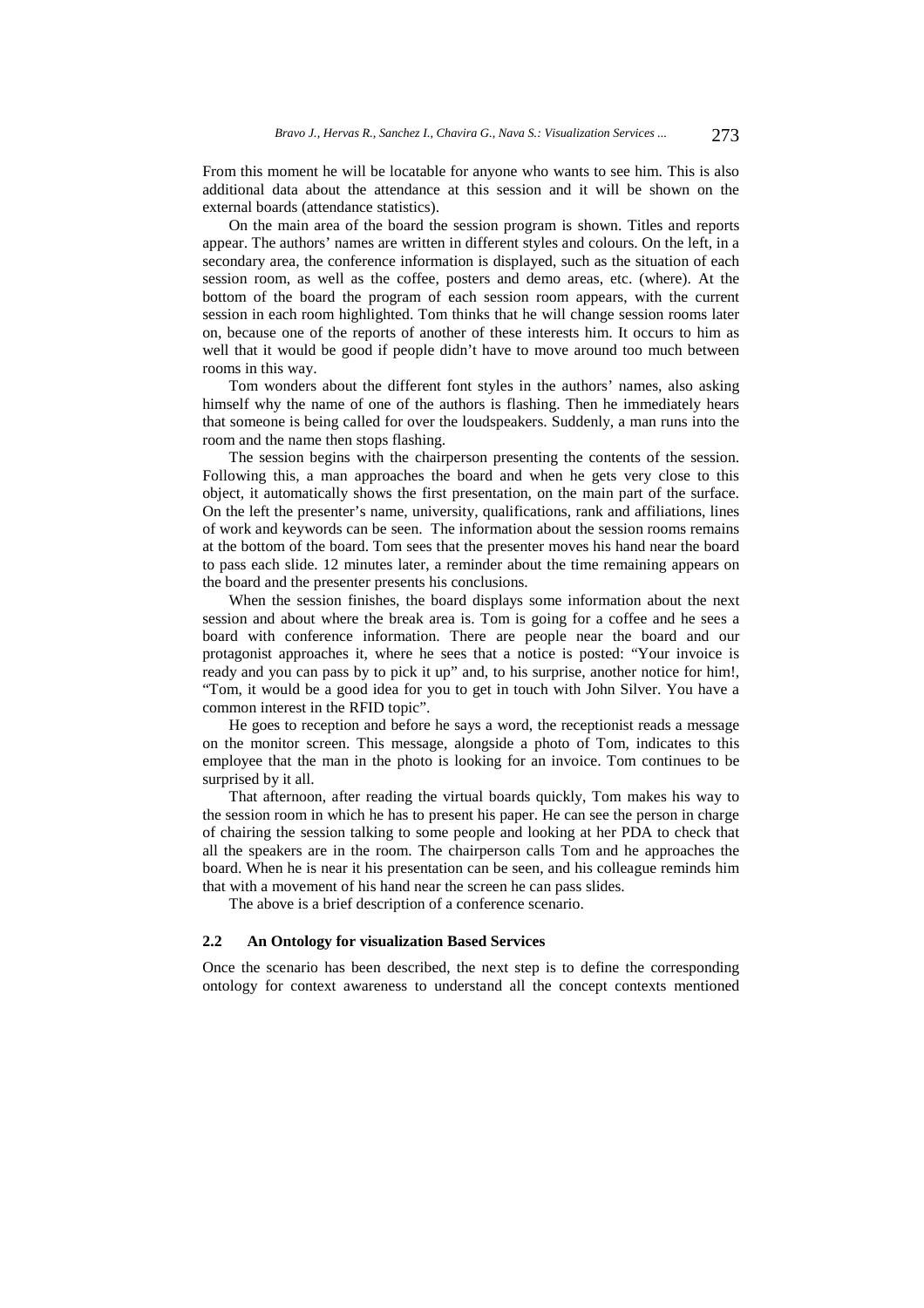before. Dogac propose the creation of context ontology to achieve a better understanding of ambient intelligence scenarios [10].

At this point we define the important aspects of our scenario as follow:

#### **Entity**:

Dey defines an entity as "a person, place, or object that is considered relevant to the interaction between a user and an application" [11].

For us all entities have to be identified and located, including, of course, to the user him/herself.

**User**:

It is an active entity requiring and consuming services that interact implicitly with intelligent environments that is aware of its identity, profile, schedule, location, preferences, social situation and activity.

#### **Profile**:

This is a significant user aspect being important for context-aware information.

Dockhorn structures the user profile in five blocks: Identity (Id., Name, etc.), Characteristics (male/female, place of birth), Preferences (colours, food, etc.), Interests (music, sports) and History (record of actions) [15].

#### **Schedule**:

This is the calendar representation of predictable activities, contacts, reminders and important user dates. Also it makes it possible to plan the services demanded by users.

#### **Service**:

This can be said to be a benefit that satisfies some user's needs.

Services at different levels of abstraction can be defined. In our context we are modelling the generic visualization service integrating multiple services studied at small levels of abstraction.

## **Identification**:

It refers to an active and transparent process for recording a single user's identity. In our case study the identification process involves a state of latent awareness waiting to detect new presences near the RIFD readers embedded in the environments.

# **Location**:

This is a service to ascertain the relative location of a relevant entity. It is a relative position since, in our case study, the absolute position is not interest and in addition, it is determined by a recognized area.

#### **Customized contents**:

These contents are user information which are structured and adapted according to the profile and situation.

The contents shown through the visualization service can be different for diverse users working at the same time in the vicinity of the visualization devices. It is due to this that it is necessary to focus on the contextual information related to the nearby users and also to use techniques to optimize the distribution of, and time for, contents.

*Property:* priority (main or secondary –> quantified)

# *Property*: Size

## **Distribution**:

We need to establish the most opportune situation of the contents, according to the user profiles, contexts, schedules and time.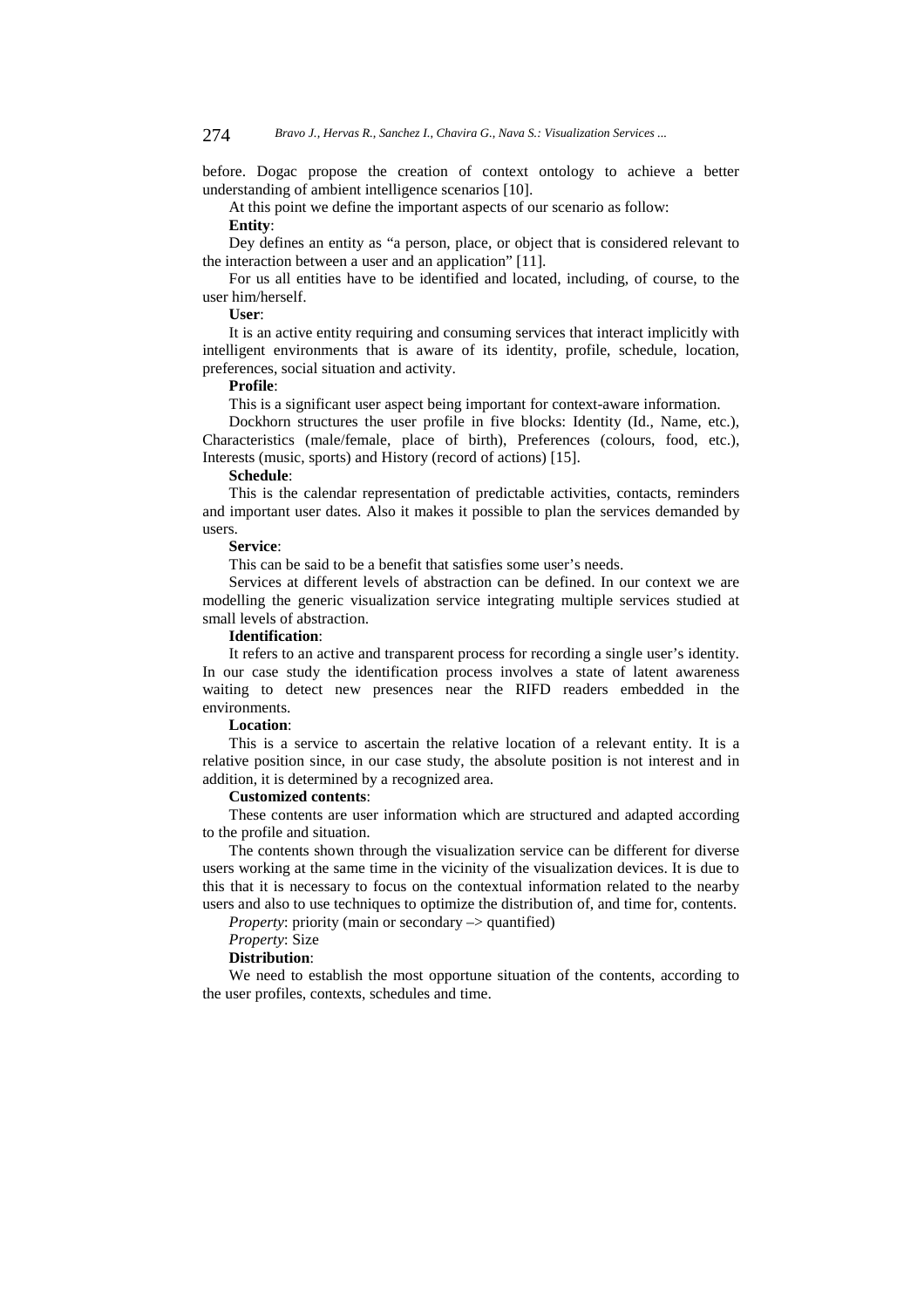Work related: To expand, to contract and to move.

**Latency** (property of contents).- Cyclic, Time, Ending:

In the visualization service we define latency as the time from when content is published to the moment that it is eliminated and in fact stops being visualized. Those contents that do not adapt to the circumstances or conditions of the moment (the present users' situation) should be deleted.

## **Structuring**:

This is the identification and classification of different parts of the contents. **Relationship**:

It refers to the connection or correspondence of contents with others. Knowing that they can be supplemented allows more direct, precise and concise information.

## **Adaptability**:

This is the ability to show contents in a suitable time to the present users, context and schedule.

Work related: To make information appear and disappear.

All of these concepts can be adapted to the modelling of our context, and to this end we have adapted the RFID technology that facilitates our interaction (the user is only required to carry on his person a card similar to a credit card without the necessity of having to take it out when entering a room or approaching a board)[12,13,14,15].This adaptation is based on the ontology terms previously discussed, as entries to the system. With these entries it is easy to obtain services through visualization.



*Figure 1: The context concepts in the conference site* 

Figure 1 schematizes these ontology terms and their relationship with the conference context. We can see the different profiles: Attendance, Program Committee and Organization). There are three contexts: Reception, Session Room and Common Area. In the last one, some of the visualization services such as News,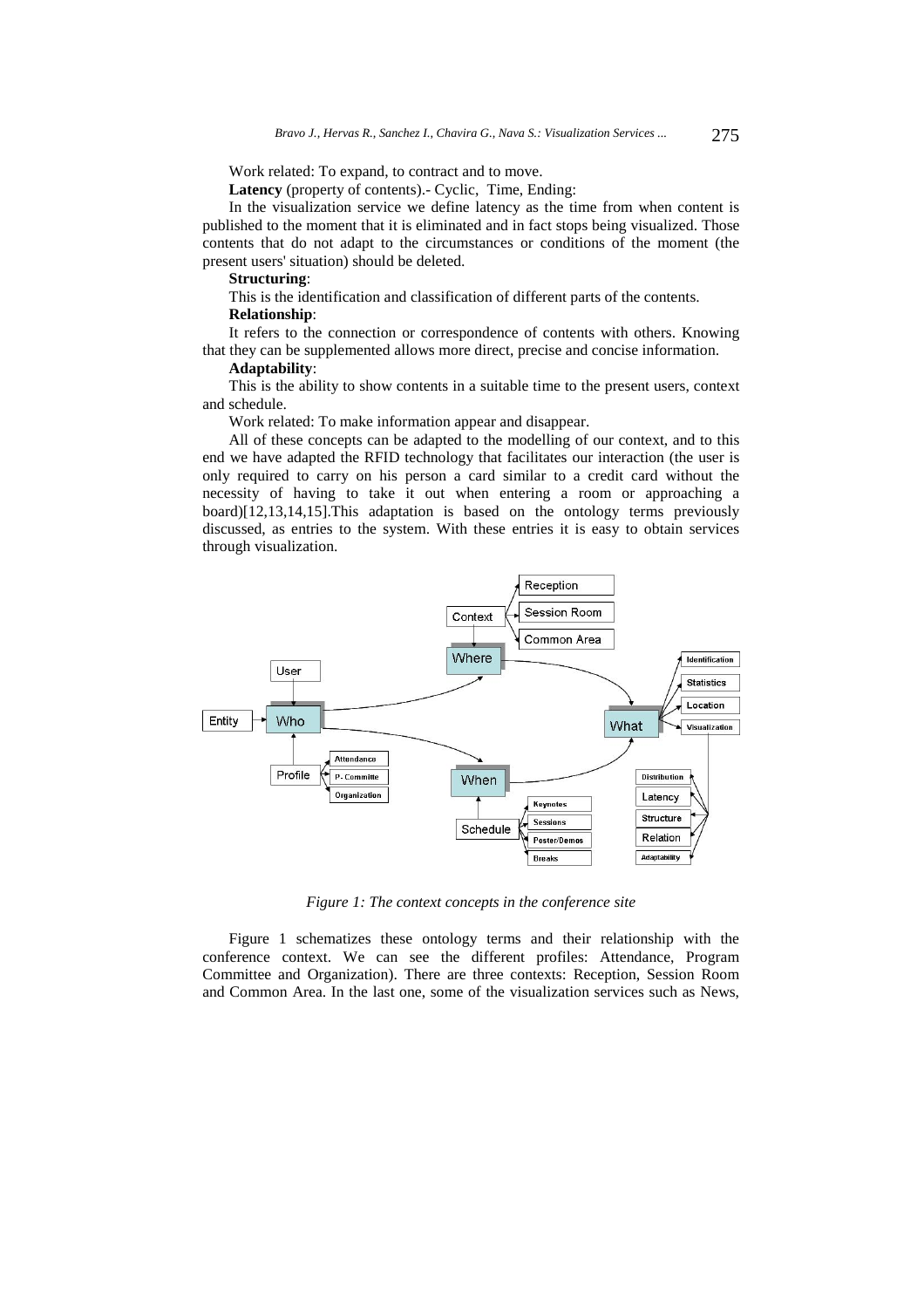Notices, Poster and Demos are shown on the board. The Schedule, with the Conference Program, includes the session program, poster / demo of the session and breaks. Lastly, the different services are showed in the "what" concept: Identification, Attendance Statistics, Location and Visualization. Also, the characteristics referred to the Ontology are shown.

# **3 The Conference Site**

#### **3.1 The RFID technology**

RFID technology allows us to identify people and objects easily without explicit user interaction. Within it, there are three kinds of clearly differentiated objects: the reader (reader or transceiver, with antenna), the label (tag or transponder) and the computer. This small device, the tag, contains a transponder circuit that, in the case of the passive tags, takes the wave energy, emitted continuously by the reader when reading and writing the information that they can contain. The passive tags can store over 512 bytes, including the identification number and other kinds of user information.

This technology offers important advantages over and against the traditional bar codes. Some of these advantages are that the labels do not have to be visible to be read, the reader can be located at a distance of a meter (in passive tags), the tags can be reused and the reading speed is over 30 labels per second. Security in RFID is guaranteed. The information is transmitted in an encrypted way and only the readers with permission to do so will be able to manipulate the data.



*Figure 2: RFID devices* 

Figure 2 shows two types of devices. The one on the left shows a reader and an antenna with a read-and-write capability range of over 75 cm. This has been especially designed for its location on classroom doors, or near boards. It can read several labels simultaneously, when identifying people entering the classroom. It can also identify the teacher or the students who may be approaching the board. The one on the right is a contact reader including an antenna with a range of only 10 cm. A model of the tag is also shown. This identification system is designed particulary for individual use.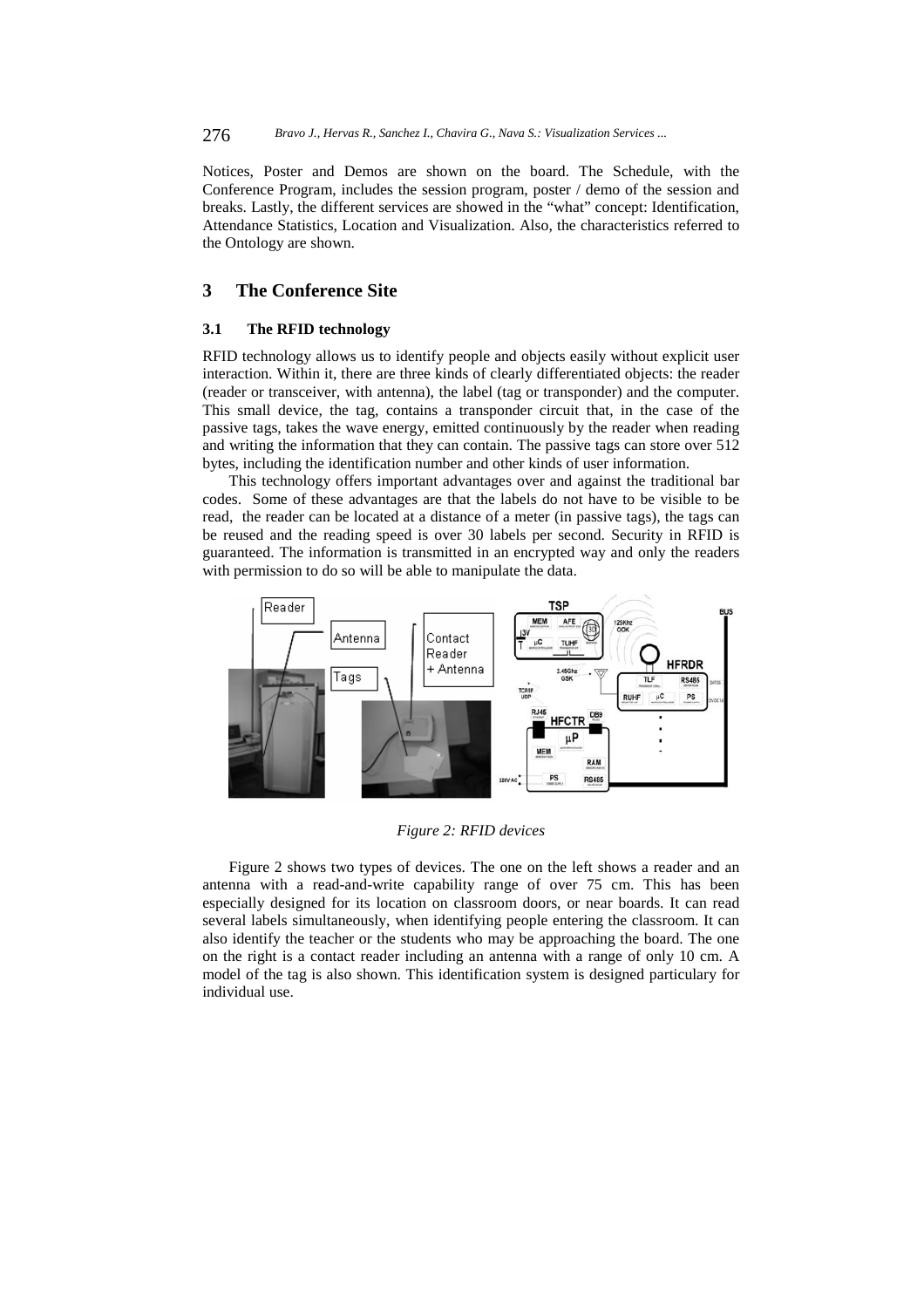We are using another kind of RFID set, allowing more distance between the reader and the tags (2 or 3 meters) see figure 2 on the right. Entry to and exit from each context will also be controlled. This system is called HFKE (Hands Free Keyless Entry) and has a semi-passive tag using a battery along with 32 Kbytes of EPROM memory for the user's data. The reader (HFRDR) transmits waves of low frequency 125 Khz continuously. When a tag detects this wave it activates the microcontroller sending the required information in UHF frequency. There is also another device called HFCTR. It is a control unit for up to eight readers within a distance of up to 1000 meters. This unit is connected to the network via TCP/IP.

#### **3.2 The Architecture**

The server manages includes the necessary information for the conference: data in relationship to attendances, schedule, news, notices, poster and demos as we can see in Figure 3.In addition every conference site is equipped with RFID devices: readers and antennas. Also de visualization devices such as boards and kiosks are shown in the Room Sessions and the Common Area. Other devices such as PDA for chairs are needed.



*Figure 3: Architecture for conference context* 

#### **3.3 The reception**

The main process in this context is wearing of identification tags for conferencegoers. All this time some information registering the profile of the person attending the conference is stored in every tag. Data about affiliation, keywords, lines of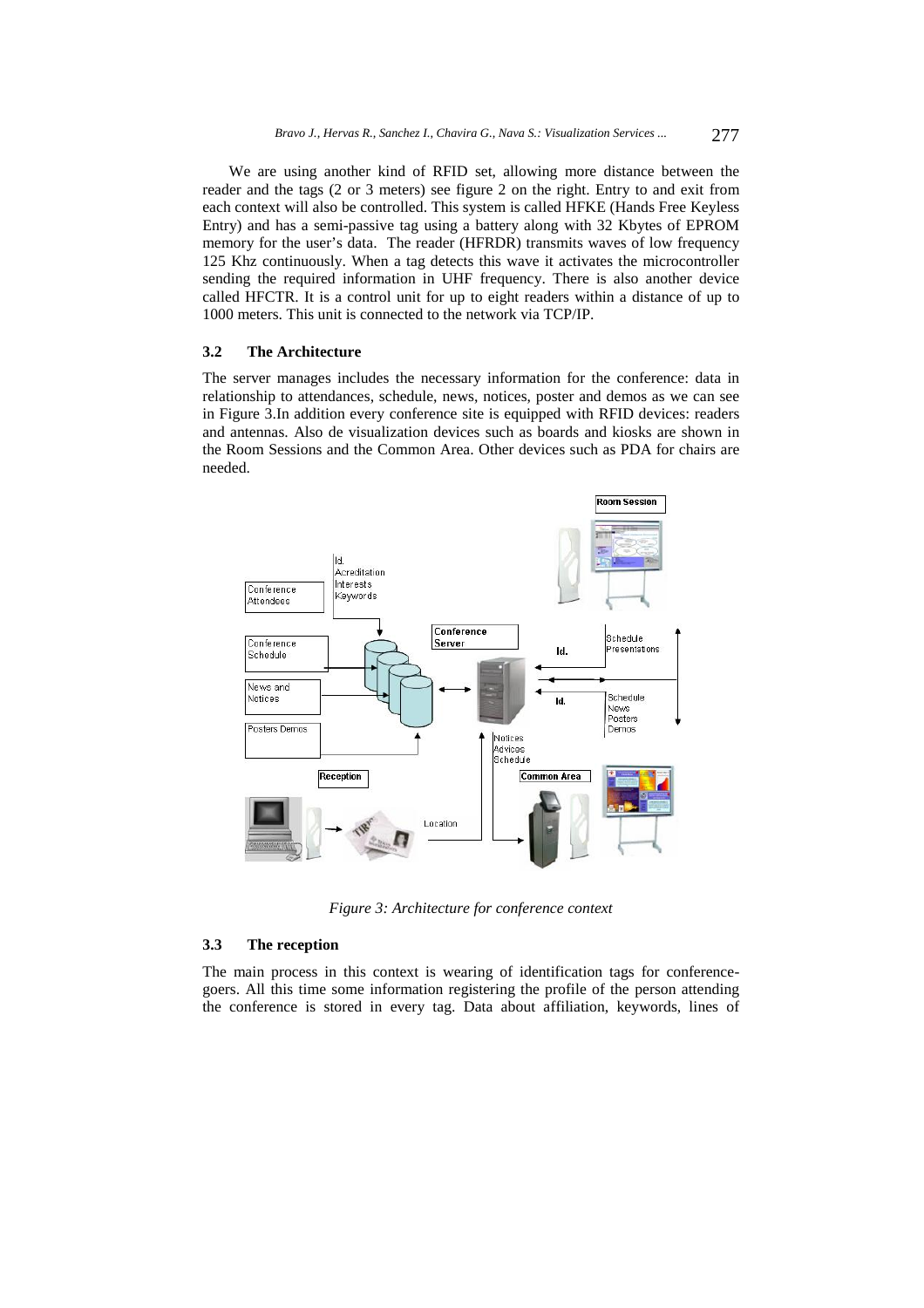research, interest, code of the presentation for speaker attendance, etc. are essential to complement the identification process.

#### **3.4 The Session Room**

The session room could be considered the most important context in the conference site. We have modelled the different processes produced in it as the Figure 4 shows. If a person attending the conference passes near the door's antenna, the system captures his/her identification by means of the reader. Also other information such as the profile, code for presentation, etc. it is available at this moment in time. Once this information is in the server it is transmitted to the session's chairperson, aided by PDA, and from this moment, he/she knows if this person is going to make a presentation. In addition, the session attendance statistics are updated.

The chairperson starts the session when he/she has checked that the presenters of all the papers are in attendance. Then he/she, with a simple movement of the hand near a sensor placed below the board, enables the session to commence. This is possible through the combination of the identification by the antenna placed next to the board and the profile of the chairperson stored in the tag.



*Figure 4: The session room* 

Another possibility is produced when the first presenter approaches the board. In this case the combination of the identification, the profile and the code of the presentation included in the tag with the context, schedule and time information, causes the presentation to appear on the board. The presenter controls the pass of each slide by passing a hand near the corresponding sensor.

Once the presenter has finished, the chair person approaches the board to facilitate the presentation of the next job. This process could be optional because it is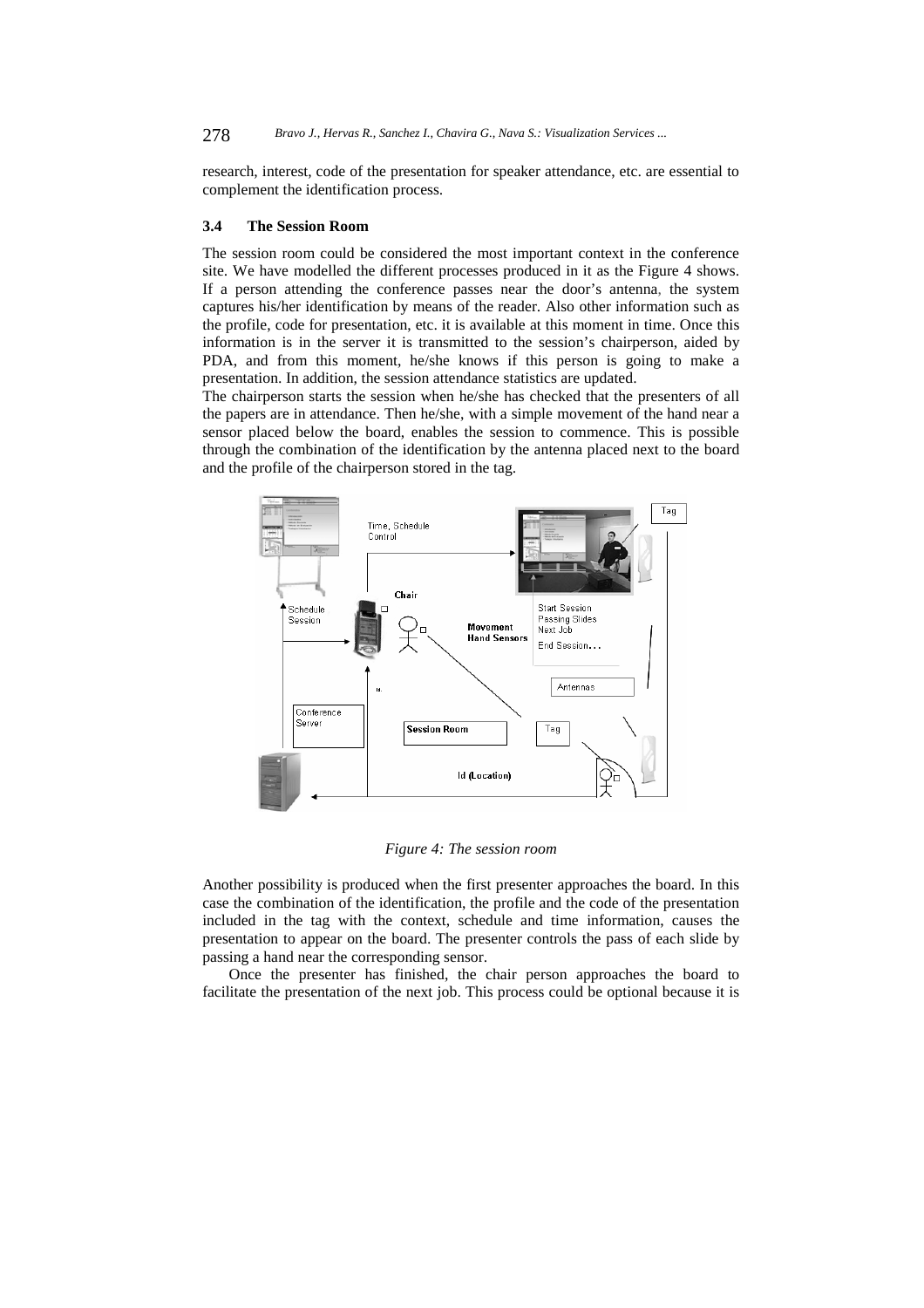possible to make it by the information of the context, schedule, time and the control of the previous presentation has concluded.

The final process is to finish the session. This occurs when the chairing person approaches the board and passes his/her hand near the corresponding sensor.

It is important to keep in mind the combination of the identification and the information contained in tag. Also, the information about context, schedule, time and the control of sensors are key for manages the presentation of information on the board easily.

## **3.5 The Common Area**

In this room conference-goers obtain information about the visualization services. There are two kinds of devices: boards and kiosks, equipped with antennas and readers.

Figure 5 shows one of the boards on the top right on which people can observe news and notices about the event. The news appears on the board when someone enters the room and the notices when someone approaches it. Also the attendance statistics and the maps for each room can be visualized.



*Figure 5: Common Area devices* 

Other actions in this room are the session posters and demos. Posters are shown when the author approaches the board in conference-schedule time. This mosaic is presented on the top left of Figure 5. Demos are presented usually in PC's situated in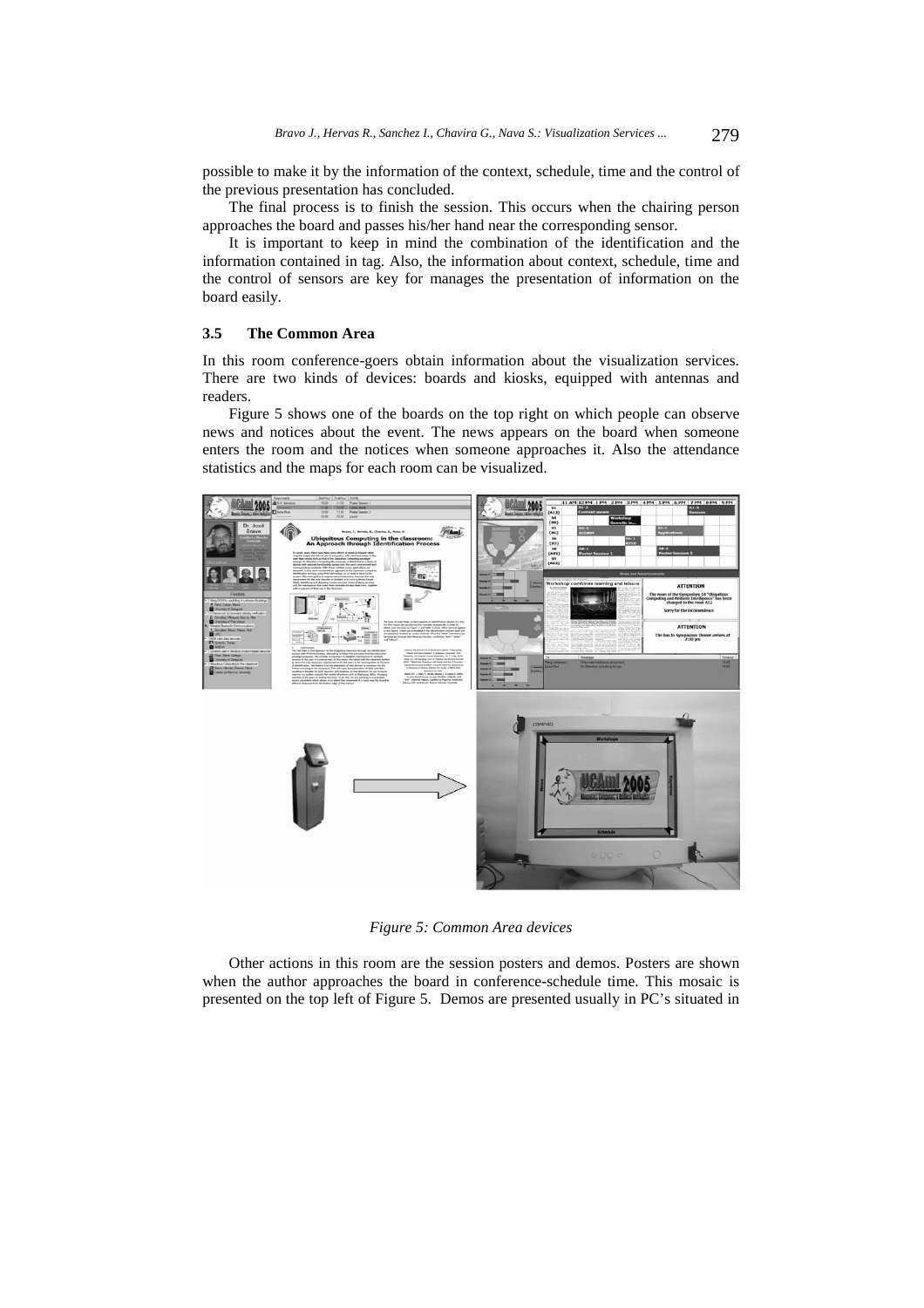this area and equipped with contact readers. In addition to this, they have time for a presentation depending on the schedule. The presenter only has to pass his tag near the contact reader.

The kiosk displays the same information but includes specific messages which can only be read by the user concerned. The interaction is through sensors located across the monitor, managing menu options when a hand passes near them. In addition the location process is facilitated from kiosks. Once the user has selected this option he/she can manages a virtual keyboard with sensors in order to locate people in any of the rooms of the conference site. Also, the system provides the users with information about other conference goers with similar interests.

The whole process uses the combination of identification and sensors as previously mentioned.

# **4 The Visualization Services: Mosaics**

We have tried to materialize the implicit output offering information to the users by means of a visualization mosaic. In this, it is desirable that the information appears automatically when identification has been produced. Thus, in accord with the concept of "who" mentioned before, knows how to display mosaics, placing different kinds of information in each pane the mosaic is made up of. Some aspects such as pane size, location in the mosaic, priority according to profile, latency of information, etc. are critical features in achieving an optimum visualization.

Figure 6 shows one of the possible session room mosaics. The work is presented in the main area, the large one on the right. Other aspects such as the author's name, university, qualifications, rank and affiliation, and all the session programs are also presented.

This mosaic is adaptable and the main area could take up the whole information area, with reference to other rooms only appearing in the area below the graphics plant and, below that, some information when a change is produced in these rooms.

The main area can work in relation to others. For example, once the author begins to present his work, the area of the author's details could change and the work program could be shown in that part.

The mosaic changes automatically showing information about conference news and messages when the session finishes. The news appears when anyone is in the room and is repeated in a continuous cycle. Individual announcements are shown when the conference-attendees approach the board (proximity).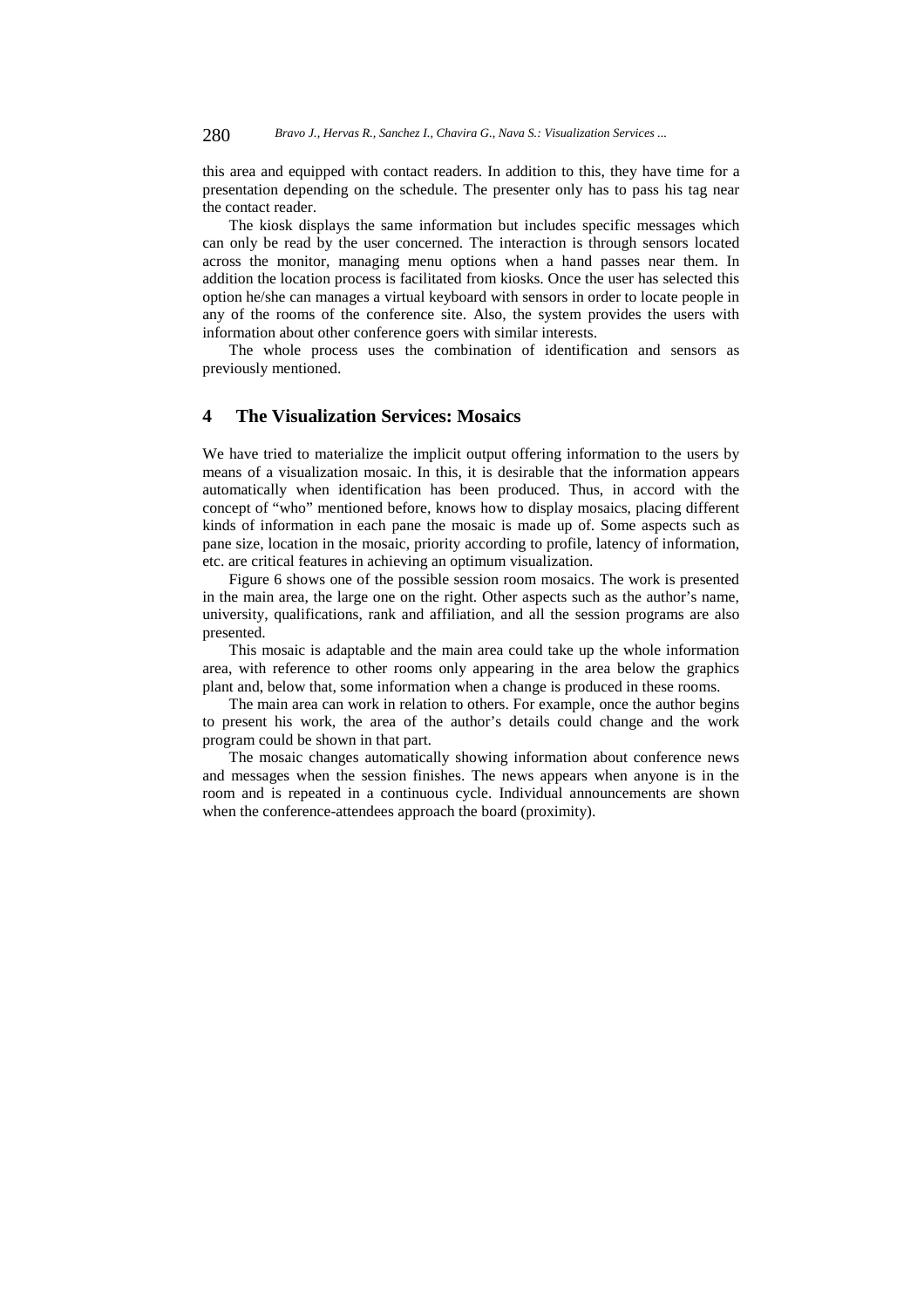

*Figure 6: The Session Room Mosaic* 

## **4.1 RFID Sensor Fusion**

As we have mentioned before, we complement the implicit interaction through RFID by some sensors placed below the board. In our prototype we have four sensors with different functionalities. There are two kinds of interaction: by passing a hand quickly near the sensors or holding it there for a few seconds.

Also, the user can get his/her sensor functionality included in his/her tag. When the system read the identification number, it can also read the profile and, include in it, the combination of sensor actions and hand movements.

Figure 7 shows the board with four sensors and an example for two profiles: the speaker and the chair. In the first one it is possible to see actions which habitually occur when presenting a paper such as passing slides, finishes the presentation and, finally, the control when the speaker needs to interact in another way with his/her presentation. The actions for the chair are also the characteristically such as starting session, the control of each paper to be presented and the end of the session.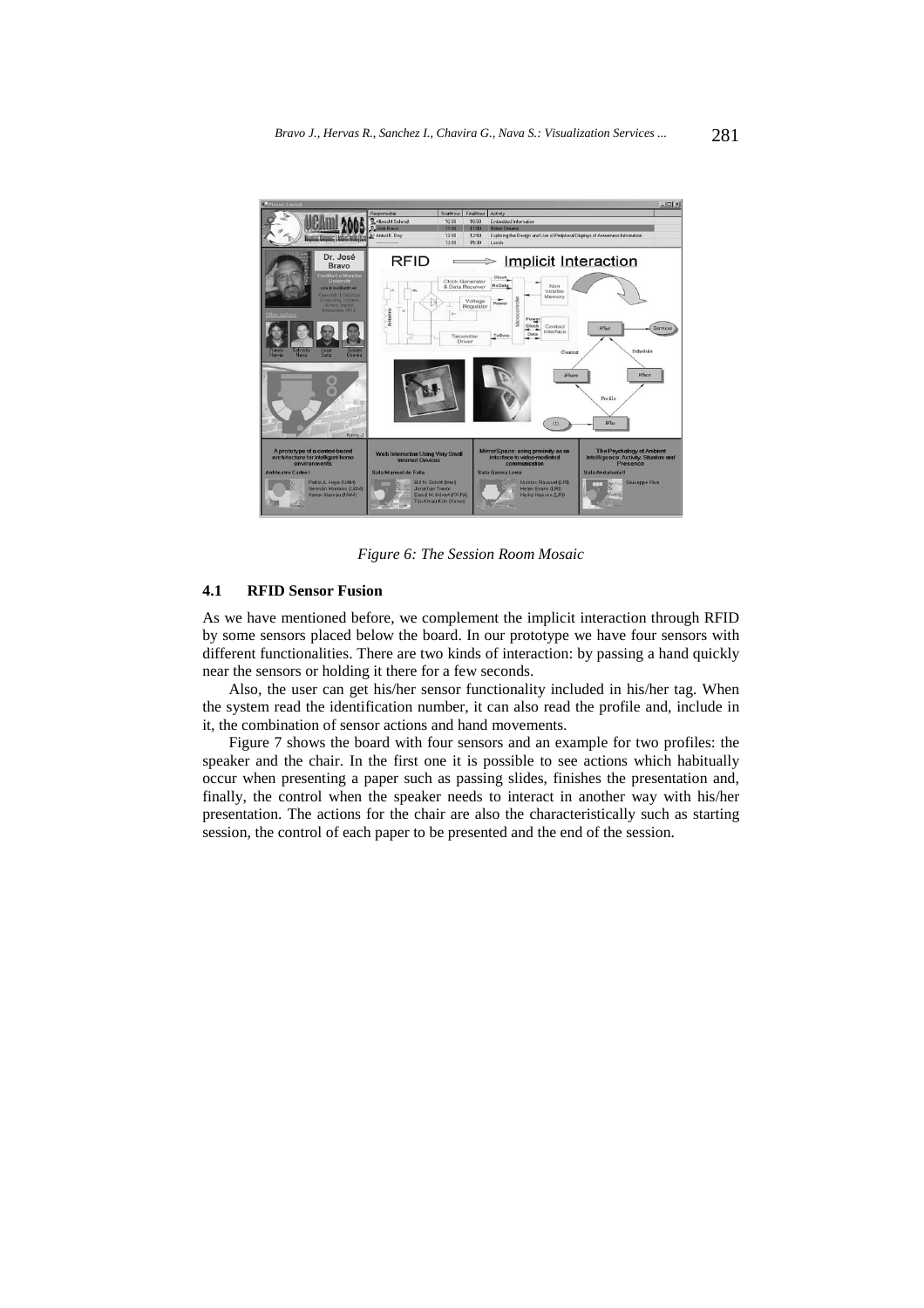

*Figure 7: RFID sensor functionality* 

# **5 Conclusions**

We have presented a context-aware application for a conference site through identification by RFID. The main goal is to achieve natural interfaces in daily activities for this context making a function possible with just the requirement of wearing tags. The interaction is very simple because it is embedded in the user's actions such as passing into a room or approaching a board. At this moment the system offers some services automatically and unobtrusively.

Furthermore we have presented a complement for the implicit or embedded interaction with a set of sensors placed near the visualization devices initiated by simply passing a hand near them.

#### **Acknowledgments**

This work has been financed by a 2005-2006 SERVIDOR project (PBI-05-034) from Junta de Comunidades de Castilla-La Mancha and the Ministerio de Ciencia y Tecnología in Mosaic Learning project 2005-2007 (TSI2005-08225-C07-07).